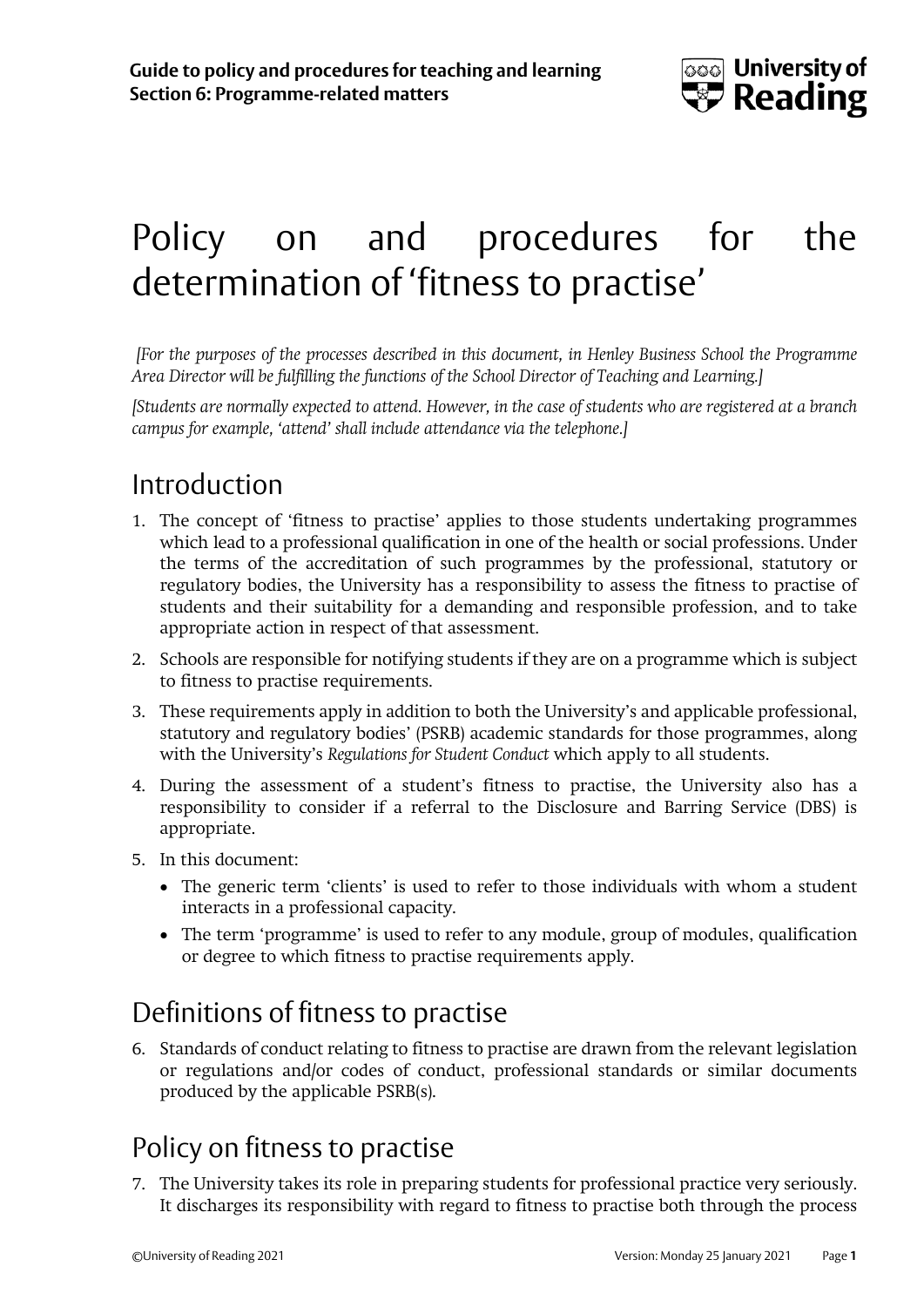of selecting and screening applicants and a process for addressing concerns relating to fitness to practise which may arise after a student has been admitted.

- 8. The University ensures that in its admissions and induction processes for the relevant programmes students are made aware of the codes of conduct and professional standards required by the appropriate professional body. Where a DBS check or similar is required the University will ensure that students are made aware of this requirement and that the assessment is conducted as early as possible, preferably before the start of the programme.
- 9. In assessing adjustments for disability or the impact of a student's health on their fitness to practise – either during the admissions process or later – the University will consider students on an individual basis and in accordance with the University *Policy on equal opportunities and diversity*.
- 10. Academic Schools will ensure that students are aware of the University's obligation to inform the PSRB(s) of any reportable breach of the relevant standards which occurs during the course of their studies.
- 11. The University's responsibility ceases to apply upon completion of the programme.

# Communicating fitness to practise requirements to students

- 12. Schools should ensure that students are made aware of the fitness to practise requirements applicable to their programme.
- 13. Information on the fitness to practise requirements specific to the programme, including any requirements to notify the PSRB(s), along with reference to this document, must be included in:
	- information provided during the application and admissions process;
	- information sessions during induction;
	- the Programme Handbook, as appropriate; and,
	- an annual reminder of fitness to practise and disclosure requirements.

### Assessment of fitness to practise

#### **Admissions**

- 14. Schools will ensure that reference to fitness to practise is made within the relevant entries in the University prospectus and in other sources of information provided to prospective applicants.
- 15. A general assessment of fitness to practise will be made at application stage taking into account the information disclosed by the applicant and provided at interview (if held).
- 16. If information disclosed or revealed (for instance through a DBS check or similar process) subsequent to an offer having been made raises a cause for concern as to an applicant's fitness to practise the decision whether or not to withdraw the offer will be made by the relevant Teaching and Learning Dean after seeking advice from the relevant School Director of Teaching and Learning. For programmes delivered at international branch campuses the decision whether or not to withdraw the offer will be made by the Provost (or their delegate) after seeking advice from the relevant School Director of Teaching and Learning (or their delegate).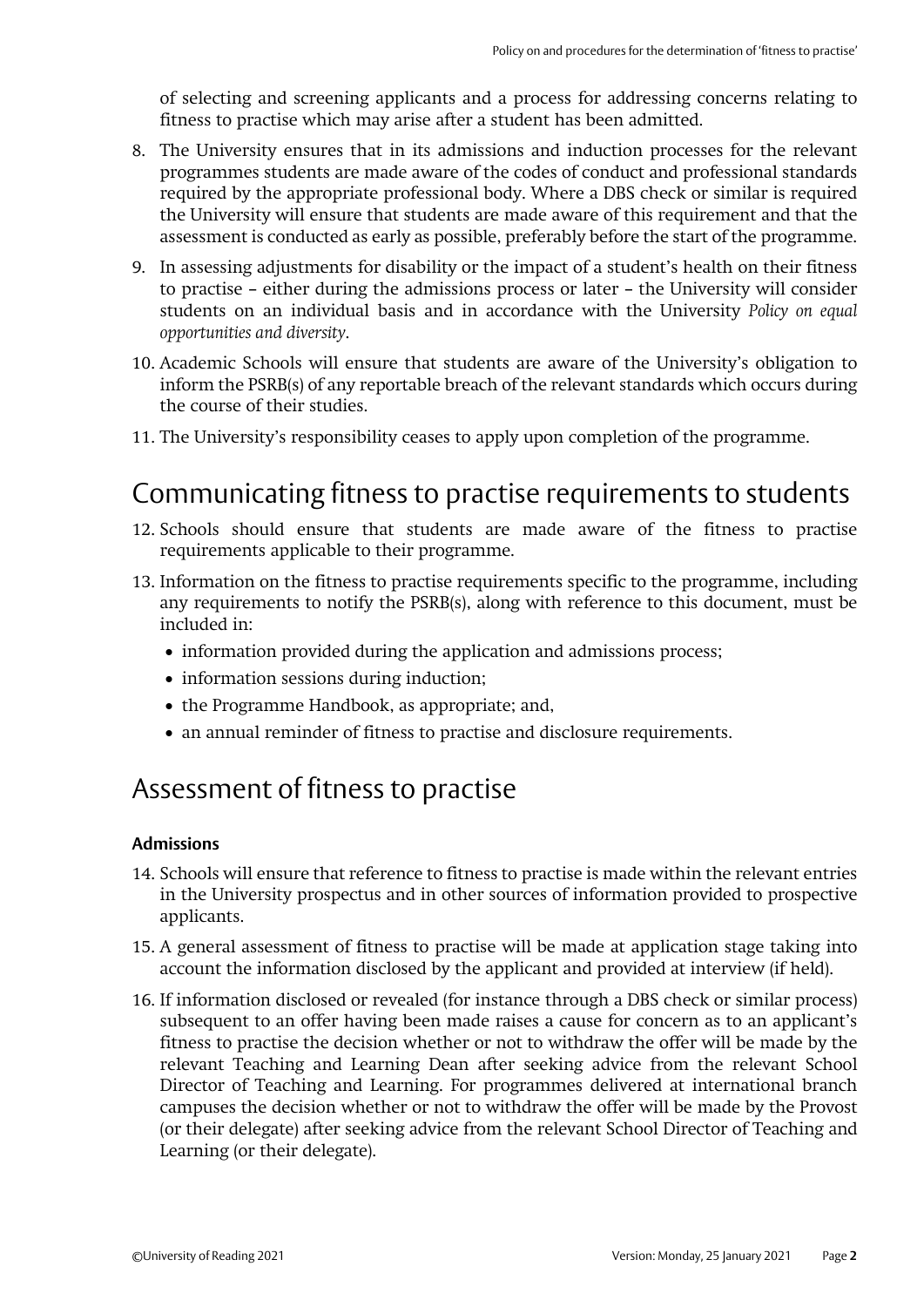17. If the offer is not withdrawn, consideration as to whether the information needs to be reported to the relevant PSRB (given specific reporting requirements) will be made by the School and the applicant will be informed prior to any report being made.

#### **During a Programme**

- 18. Cause for concern as to a student's fitness to practise can be raised relating to a wide range of behaviours, including, but not limited to:
	- Criminal conviction, caution, reprimand or equivalent;
	- Concerns raised by their placement employer;
	- Continuing compliance with the entry requirements for the programme;
	- Drug or alcohol misuse;
	- Aggressive, violent or threatening behaviour;
	- Persistent inappropriate attitude or behaviour;
	- Academic misconduct;
	- Dishonesty or fraud (whether or not linked to the professional role);
	- Unprofessional behaviour or attitudes;
	- Health concerns and lack of insight or management of these concerns; and,
	- Putting client, staff or student safety at risk.
- 19. Anyone may raise a cause for concern, including academic staff, administrative staff, students, clients or staff of the placement provider. All University staff that have responsibility for students on programmes to which fitness to practise requirements apply should be attentive with regard to the various means by which a cause for concern might be initially presented.
- 20. Where a cause for concern has been raised it should be referred immediately to the relevant School Director of Teaching and Learning for initial investigation and the relevant Programme Director and Teaching and Learning Dean should be notified. The School Director of Teaching and Learning may delegate responsibility for conducting the initial investigation to another member of academic staff. For programmes delivered at international branch campuses, a cause for concern should be referred immediately to the relevant School Director of Teaching and Learning (or their delegate) for initial investigation and the relevant Programme Director (or their delegate) should be notified.
- 21. On receipt of the details of a cause for concern the relevant School Director of Teaching and Learning or their delegate will begin an initial investigation. At the outset of the investigation the School Director of Teaching and Learning will write to the student, informing them that concerns regarding their fitness to practise have been raised, outlining the steps and timescales of the investigation process, and where the student might wish to go for support and advice.
- 22. It must be borne in mind that an allegation of professional misconduct or unsuitability to practise is a serious and potentially defamatory one. Consequently it is essential that all proceedings be conducted on a basis of strict confidentiality.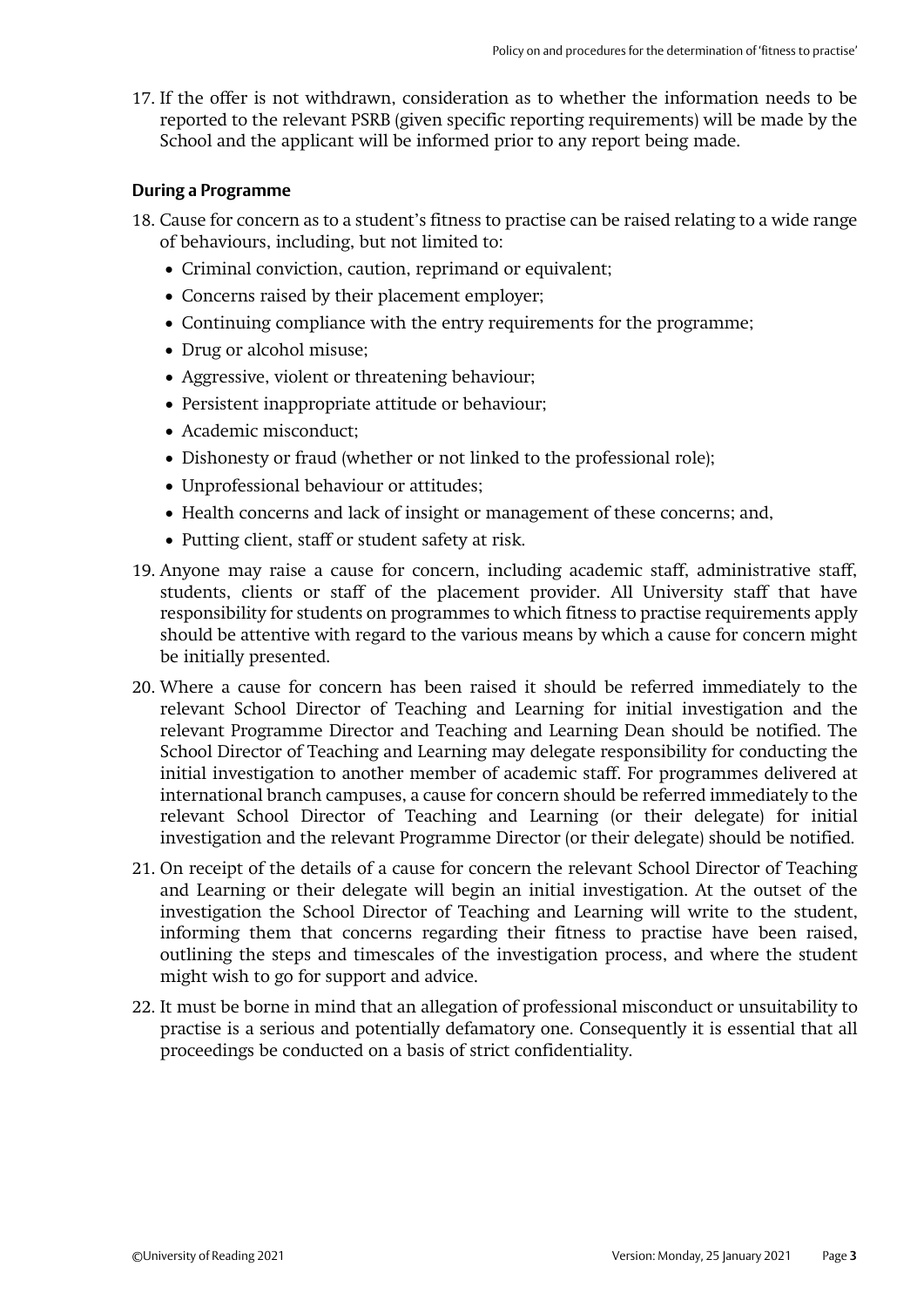#### **Overview of 'fitness to practise' procedure**



#### **Initial investigation**

- 23. The purpose of the initial investigation is to determine whether there is a *prima facie* case to answer as to whether the fitness to practise of the student is impaired.
- 24. Where the cause for concern raised may have implications for the student's placement setting it may be necessary for the student to be suspended from their placement pending investigation. Suspension of a placement will take place in accordance with normal University procedures. Suspension of a placement pending investigation is not in itself to be regarded as a disciplinary measure.
- 25. The initial investigation should normally include an interview with the student in addition to the gathering of documentary evidence. A student has the right to be accompanied to any meeting by a 'friend'. A 'friend' for this purpose, is defined as: an adviser from Reading University Students' Union Advice Service team, a current member of staff of the University of Reading, a currently registered student of the University of Reading, or a RUSU Student Officer. A person who does not fall within these categories will not be able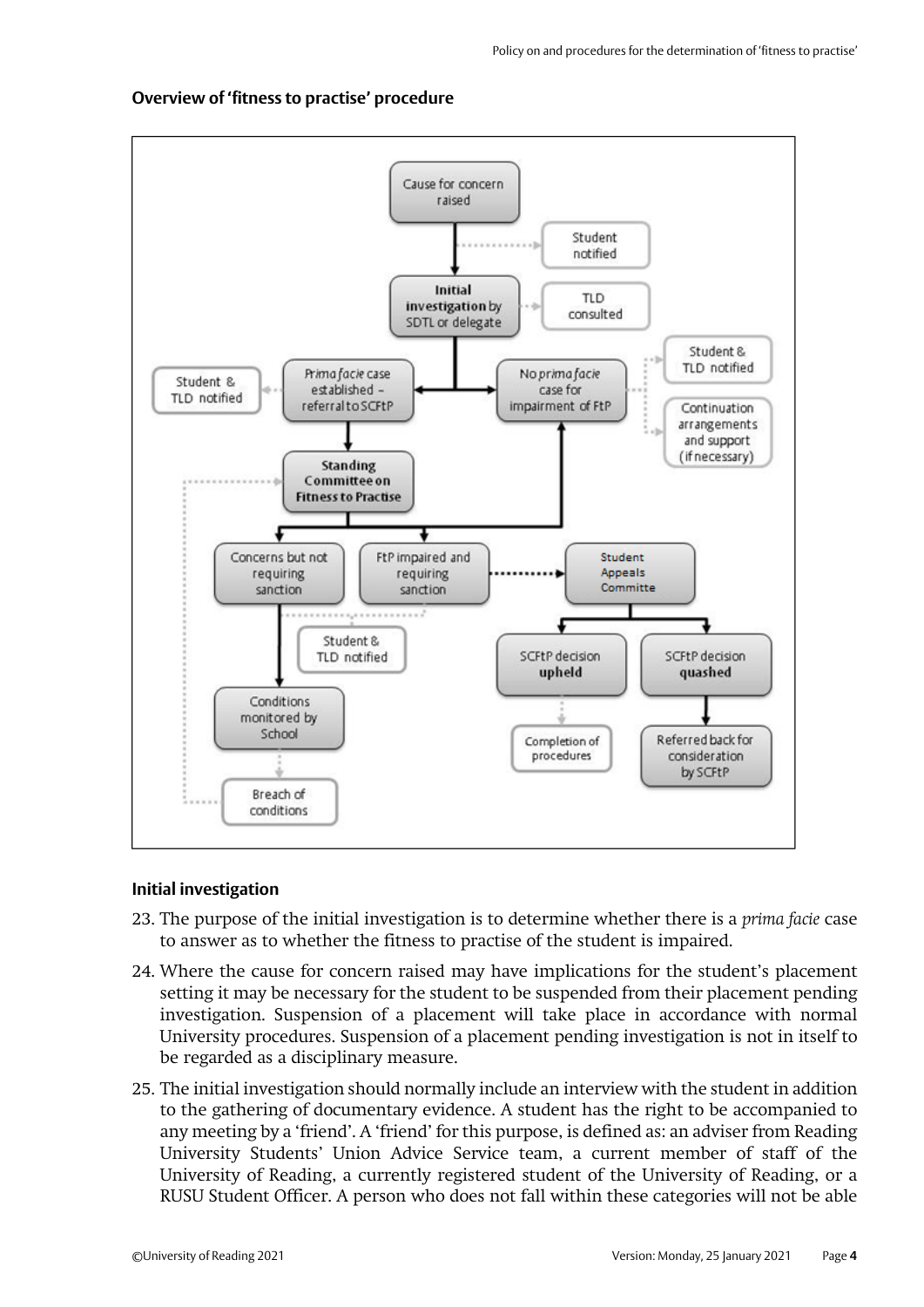to act as a 'friend' unless otherwise agreed by the Chair. Disabled Students may also be accompanied by a Support Worker in addition to a 'friend', as appropriate to their needs.

- 26. The interview should be minuted. This interview should normally take place within 10 working days of the concern being raised to the School Director Teaching and Learning or their delegate.
- 27. When investigating a cause for concern the School Director of Teaching and Learning or their delegate will weigh the interests of the clients, other students and staff against those of the student with proportionality. The School Director of Teaching and Learning or their delegate will consider:
	- a) The specific facts of the case, including but not limited to, in particular:
		- o the seriousness of the behaviour in question;
		- o whether it is part of a pattern of behaviour; and,
		- o the year of study of the student and their experience of higher education and/or professional practice.
	- b) The risk factors involved, including but not limited to, in particular:
		- o how likely a repeat of the behaviour may be; and,
		- o how well the student might respond to support.
- 28. Within 10 working days of the interview taking place, the School Director of Teaching and Learning or their delegate shall produce a report outlining the concerns raised, details of the investigation undertaken and concluding one of the following:
	- a) that there is no *prima facie* case for impaired fitness to practise; or,
	- b) there is a *prima facie* case for impaired fitness to practise and the matter should be referred to the Standing Committee on Fitness to Practise (SCFtP).
- 29. The School Director of Teaching and Learning or their delegate will notify the student and the Teaching and Learning Dean or, in a case relating to a student at a branch campus, the Provost (or their delegate) of the outcome of the investigation, enclosing a copy of the report.
- 30. In the case of 28 a) the School will be responsible for ensuring that any additional support requirements identified during the initial investigation are put in place, and all reasonable efforts are made to enable the student to continue on their programme. The ongoing fitness to practise of the student should be monitored as normal.
- 31. In the case of 28 b) the School Director of Teaching and Learning or their delegate shall immediately forward the report and any supporting documents to the Secretary of the SCFtP. Also in the case of 28 b), the School Director of Teaching and Learning or their delegate may want to recommend a referral to the DBS, and should therefore outline in the report their reasons why.

#### **Standing Committee on Fitness to Practise**

- 32. The Committee is responsible for considering matters of fitness to practise and for imposing appropriate conditions or sanctions on those students found to be unfit to practise.
- 33. The membership of the Committee comprises:
	- a Pro-Vice-Chancellor;
	- a registered member of the relevant profession from within the University who has not previously been involved with the investigation (should this not be a possible,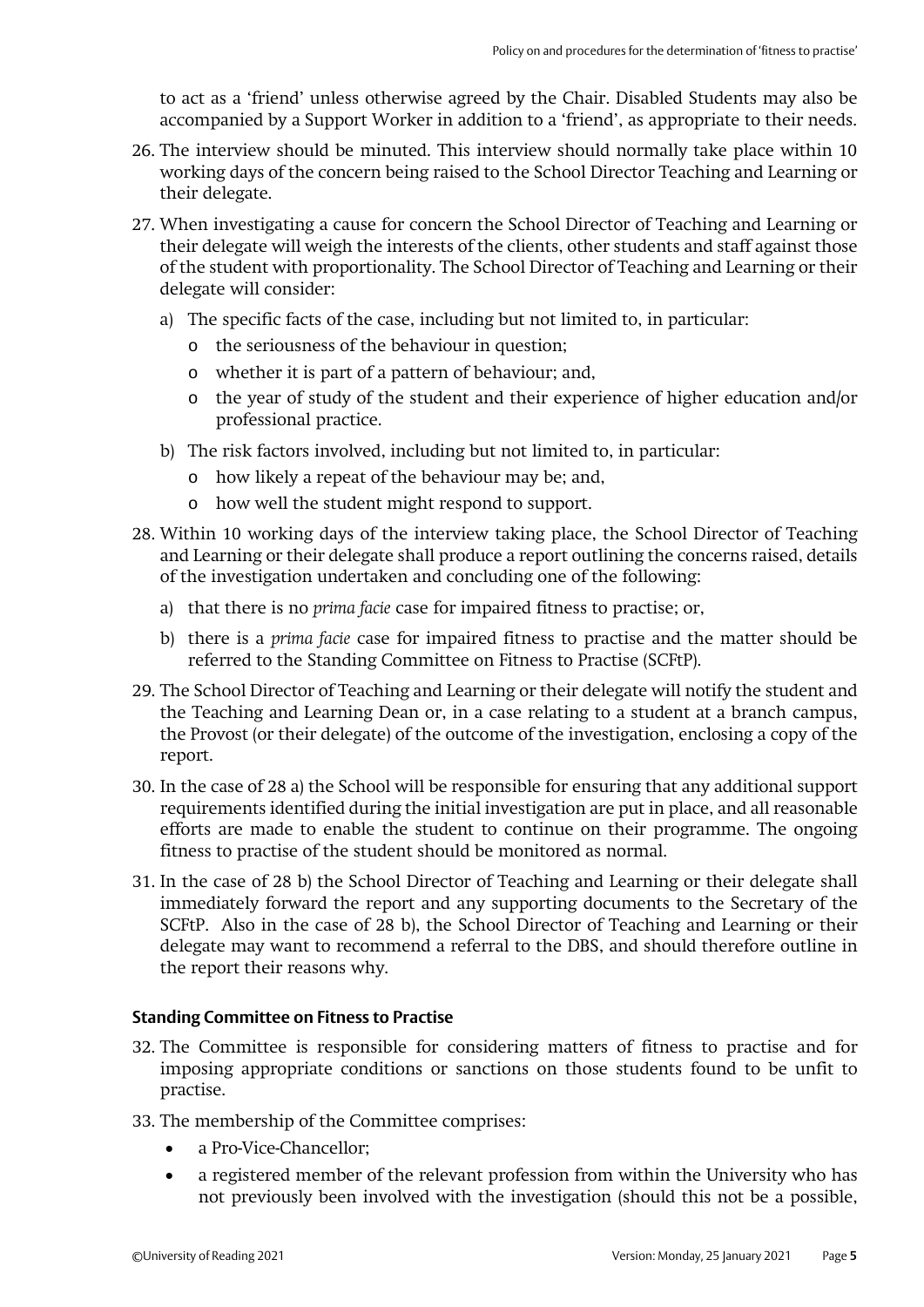then a second member of senior academic staff, meeting the criteria below, would take this place);

- a Teaching and Learning Dean;
- a registered member of the relevant profession from outside the University (in the event of a case relating to a student based at a branch campus, the registered member of the profession should be based in the same country);
- a student officer from RUSU;
- (in the event of a case relating to a student based at a branch campus) the Provost or their delegate; and,
- a Secretary nominated by the University Secretary.
- 34. The published guidance of the relevant PSRB with regard to the composition of panels determining fitness to practise will be consulted and adjustments made to the membership of the Committee (normally by adding member(s) as required) by decision of the Chair.
- 35. On receipt of the report of the initial investigation, the Secretary will write to the student, enclosing the report, supporting information and copies of the relevant sources of professional standards (see paragraph 6), and informing the student of the procedure to be followed and the date and time of the meeting.
- 36. The date and time for the meeting of the Committee will be set in a timely fashion. Where the case relates to a student in a branch campus, the meeting will be scheduled, to enable members at branch campuses to attend. The Committee will be provided with the same set of documents as the student. The Secretary will keep a record of the proceedings and of evidence given to the Committee. The Committee's meetings shall be held in private.
- 37. The student has the right to attend the hearing of the case, and to be accompanied by a 'friend' (see paragraph 25) who should normally be a currently registered student of the University, a member of staff of the University, a sabbatical officer or student adviser of the Students' Union.
- 38. The School Director of Teaching and Learning (or the member of staff to whom the responsibility has been delegated) is required to attend the hearing of the allegation.
- 39. In the case where the student does not attend the meeting, the Committee will not normally take further evidence at the meeting except for clarification of points of fact.
- 40. The student and their 'friend' and the School Director of Teaching and Learning have the right to be present throughout the Committee's meeting unless directed at any point to withdraw by the Chair if the Committee wishes to consider any matter or point in private. If any person obstructs the proceedings, the Chair may require any or all of those present to leave the meeting.
- 41. The proceedings of the Committee will not be invalidated by the failure of the student, their 'friend' or the School Director of Teaching and Learning to attend the meeting, by the exclusion of the student or their 'friend' or the School Director of Teaching and Learning from the meeting, or by the absence of a witness.
- 42. The Committee will consider the written evidence, together with any supporting documents, submitted by the School Director of Teaching and Learning and/or student. The student and the School Director of Teaching and Learning have the right to give oral evidence and to call witnesses. The Committee may at its discretion permit evidence to be given other than orally.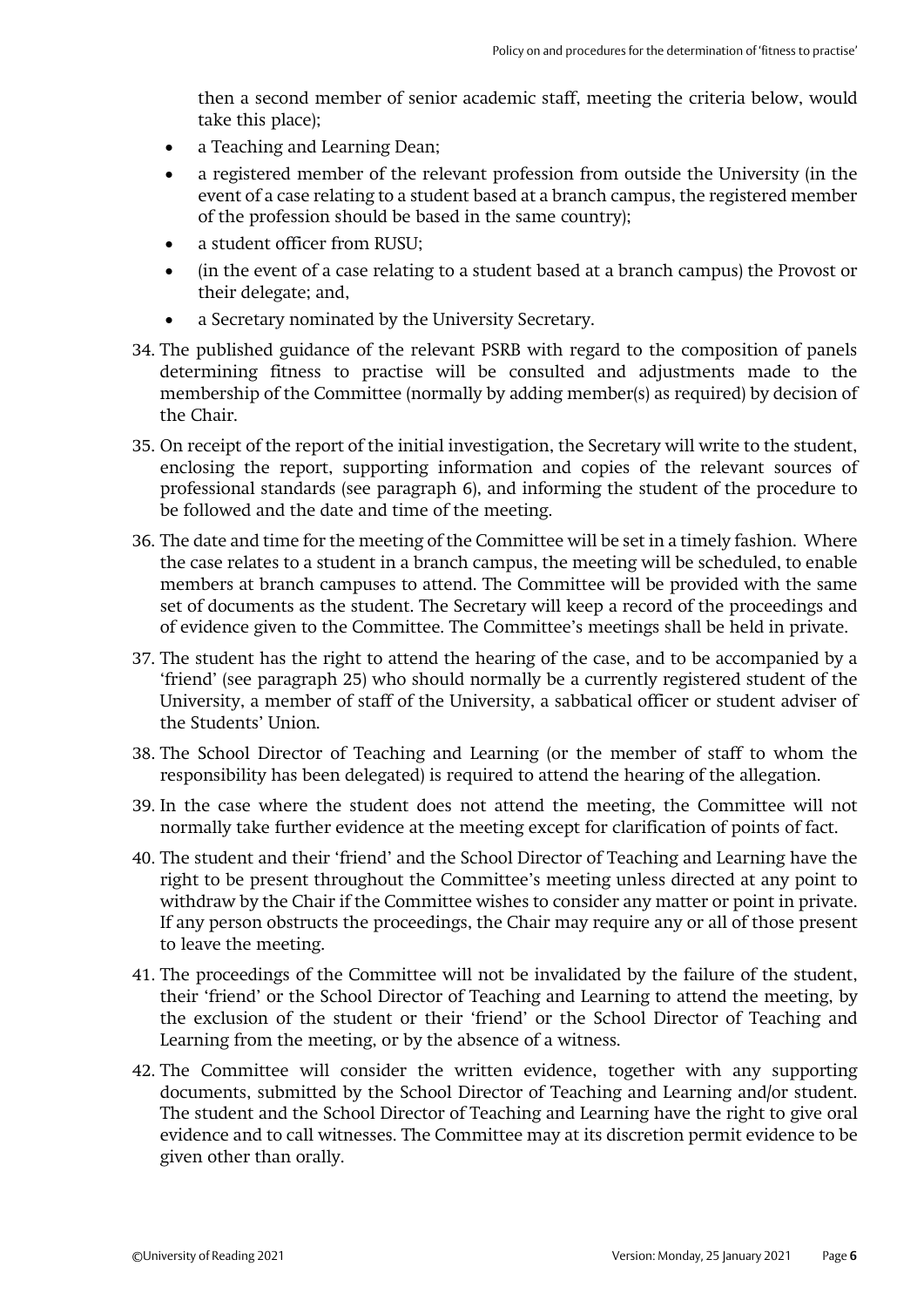- 43. In the case where a student or School Director of Teaching and Learning wishes to call a witness, reasonable advance notice must be given in writing to the Secretary.
- 44. The Committee has the power to call any witnesses or seek such evidence as it deems necessary. The Secretary will notify the student and the School Director of Teaching and Learning of any witnesses who have been called, or of any evidence which has been sought.
- 45. The student and School Director of Teaching and Learning may speak, comment or ask questions at any time with the permission of the Chair.
- 46. The 'friend' may speak, comment or ask questions at any time with the permission of the Chair. The Committee has the power to question the student, their 'friend', the School Director of Teaching and Learning or any witness at any time during the hearing of a case.
- 47. The Committee has the power to adjourn a meeting for a reasonable period.
- 48. In making its assessment the Committee will take into account all relevant information presented to it, including any evidence of mitigating circumstances put forward by the School and/or the student. The Committee will make its decision regarding fitness to practise based upon the balance of probabilities.
- 49. The Committee may determine that:
	- a) the student's fitness to practise is not impaired and that their studies be resumed;
	- b) the concerns raised are not so serious that the student's fitness to practise is impaired to a point requiring sanction; or,
	- c) the student's fitness to practise is impaired and requires sanction.
- 50. In the case of 49 a) the School will be responsible for ensuring that any additional support requirements identified during the initial investigation are put in place, and all reasonable efforts are made to enable the student to continue on their programme. The ongoing fitness to practise of the student should be monitored as normal.
- 51. In the case of 49 b) the student will receive a formal notice that their conduct has caused concern and that they must comply with any imposed conditions. Conditions may include, but are not limited to:
	- close supervision by the School; and,
	- engagement with an appropriate medical or mental health professional.
- 52. This notice will remain on the student's record until graduation. The School is responsible for monitoring compliance with the conditions and reporting on compliance to the relevant Teaching and Learning Dean, or, in a case relating to a student at a branch campus, the Provost (or their delegate). Failure to comply with conditions will result in automatic referral back to the SCFtP. The School should make all reasonable efforts to enable the student to complete their programme. The ongoing fitness to practise of the student should be monitored as normal.
- 53. In the case of 49 c) the Committee will determine an appropriate and proportionate sanction given: the extent to which fitness to practise is impaired; the extent to and means by which that impairment might be addressed and, if applicable, any mitigating circumstances accepted. Sanctions may include any of following alone or in combination:
	- suspension for a specific period of time with or without further conditions;
	- requirement to re-sit or retake part of the programme, with or without further conditions;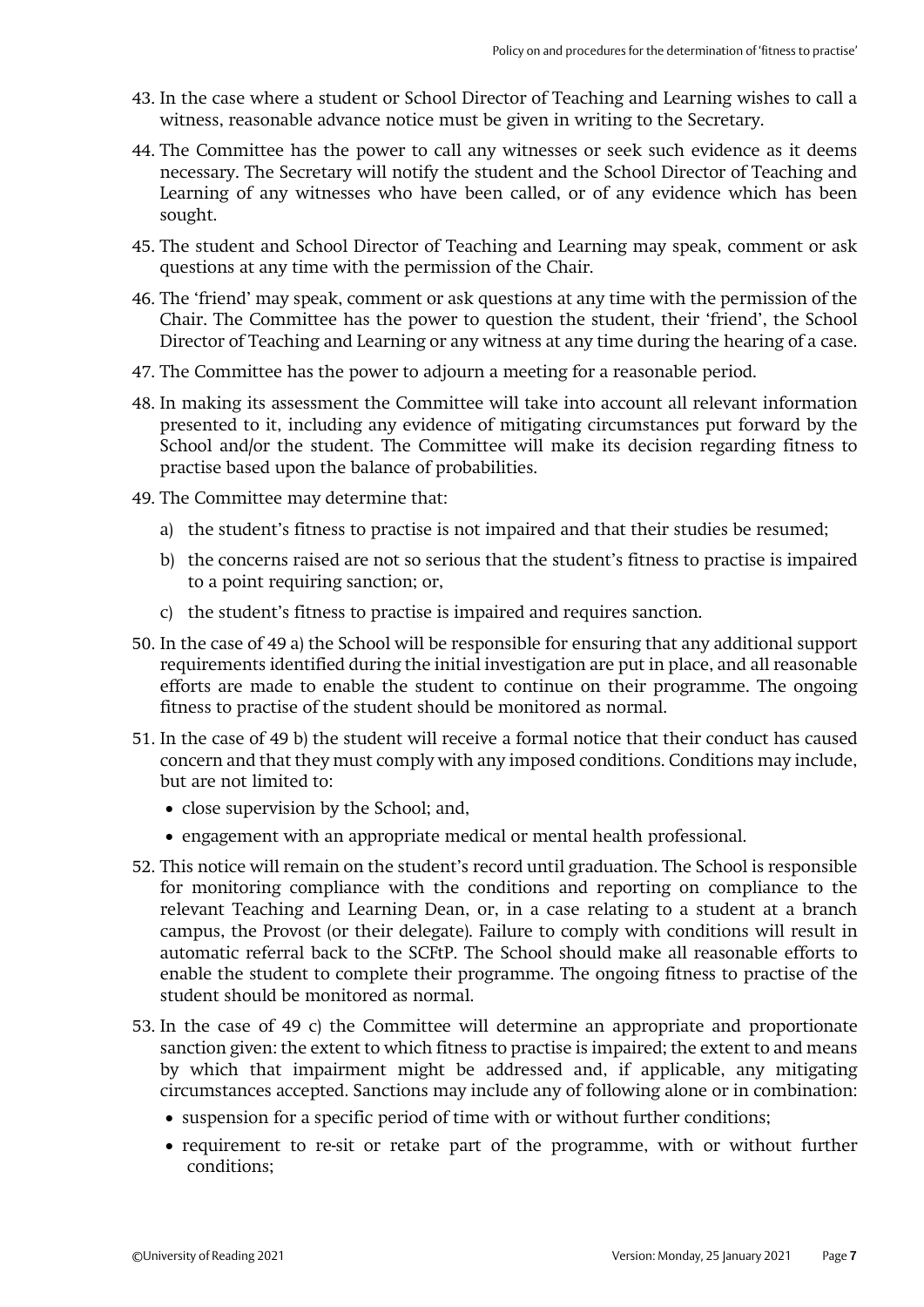- termination of training but transfer of University registration to an alternative programme if available;
- termination of training and removal from membership of the University, but retaining eligibility to receive any lesser award if applicable; and/or,
- termination of training and removal from membership of the University.
- 54. If termination of training is the sanction, then the Standing Committee should also decide if a referral to the Disclosure and Barring Service is appropriate.
- 55. If conditions have been applied alongside a sanction the School is responsible for monitoring compliance with conditions; failure to comply would result in automatic referral back to the SCFtP.
- 56. The minutes of the hearing and the formal outcome letter of the Committee will be communicated in writing to the student normally within five working days along with information on their right to submit an appeal of the decision. The decision will also be communicated to the School Director of Teaching and Learning or their delegate, Teaching and Learning Dean, or, in a case relating to a student at a branch campus, the Provost (or their delegate) and will be reported to the Senate.
- 57. The student must notify the Secretary that they will accept the conditions or submit an appeal within five working days of the notification letter. Failure to do so will result in the case being referred back to the Committee for further consideration and where an appropriate decision may be made by Chair's Action.
- 58. The Secretary will record the decision of the Committee on the student's record where it will remain as long as the record is kept in accordance with the University's data retention schedule.

#### **Appeals process**

- 59. Appeals against decisions of the SCFtP are made to the Student Appeals Committee. Full details can be found in the Student Appeal Committee (SAC) Policy. The Student Appeals Committee shall have the authority either to overturn or uphold the decision of the SCFtP.
- 60. The student should notify the University Secretary by email of their request for a review and the basis for that request in writing within five working days of the date of issue of the notification of the decision of the SCFtP.
- 61. Admissible grounds for review shall be one or more of the following:
	- There has been a procedural error; or
	- New and relevant evidence is available that was not known at the time; or
	- The decision-making Committee acted unreasonably, or the impact of the sanction imposed was unreasonably disproportionate.
- 62. Where this is the case the Student Appeals Committee shall refer the case back to the SCFtP, notifying it of the grounds on which it believes the case should be re-considered. The Secretary of the Student Appeals Committee will notify the student
- 63. The SCFtP will reconvene to hear the case for a second time in the light of the decision of the Student Appeals Committee. The normal appeals process will apply with the exclusion that the basis for the appeal must not be the same substantive matter as in the first appeal.
- 64. If the Student Appeals Committee decides to uphold the decision of the SCFtP its decision shall be final. The student will be notified in writing that this decision constitutes the completion of procedures.